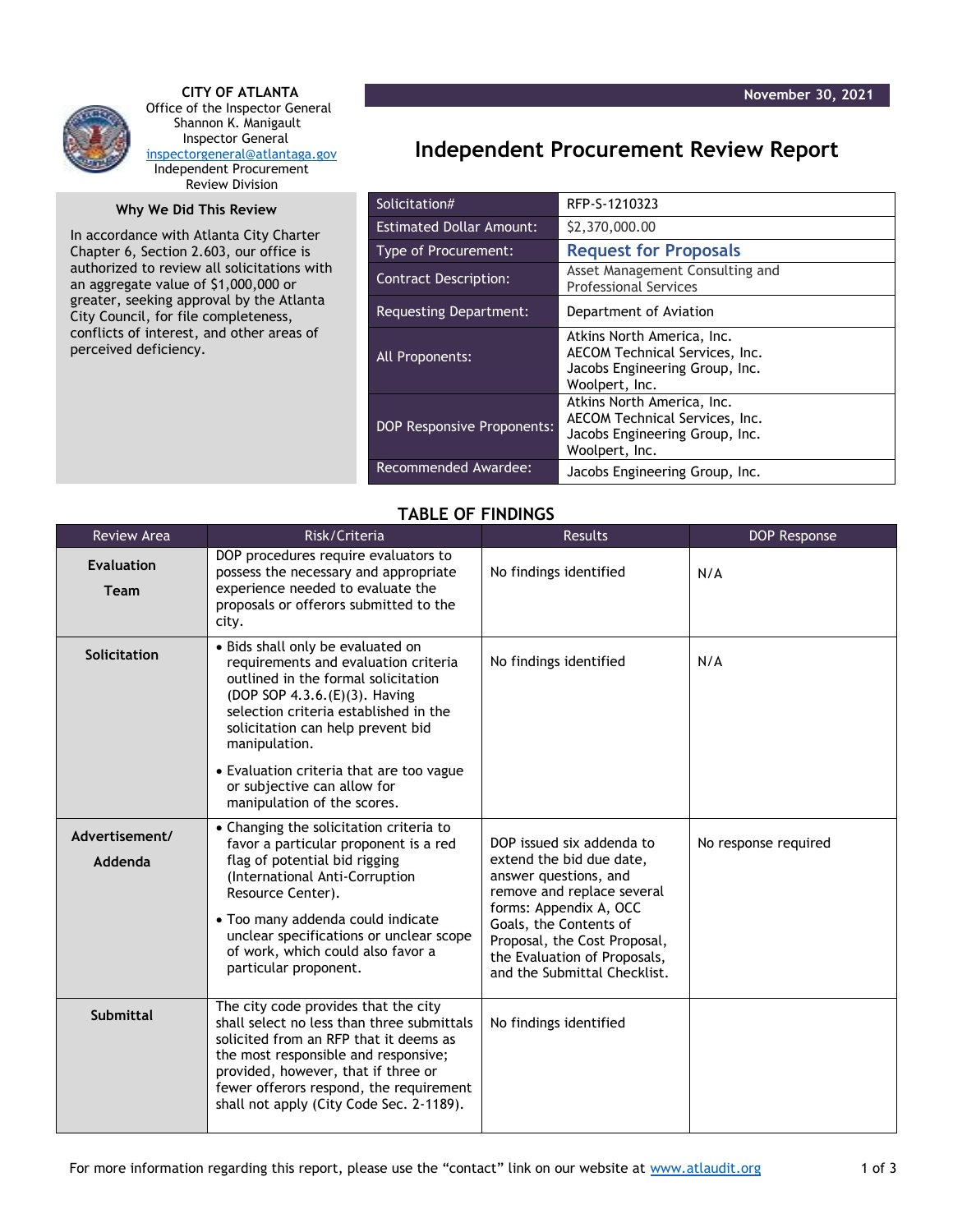| <b>Review Area</b>          | Risk/Criteria                                                                                                                                                                                                                                                                                                                               | Results                                                                                                                                                                                                                                                                                                                                                                                                                                                                                                                                                                                                                                   | <b>DOP Response</b>                                                                                                                                                                                                                                                                                                                                                                                                                                                                                                                                                                                                                                                         |
|-----------------------------|---------------------------------------------------------------------------------------------------------------------------------------------------------------------------------------------------------------------------------------------------------------------------------------------------------------------------------------------|-------------------------------------------------------------------------------------------------------------------------------------------------------------------------------------------------------------------------------------------------------------------------------------------------------------------------------------------------------------------------------------------------------------------------------------------------------------------------------------------------------------------------------------------------------------------------------------------------------------------------------------------|-----------------------------------------------------------------------------------------------------------------------------------------------------------------------------------------------------------------------------------------------------------------------------------------------------------------------------------------------------------------------------------------------------------------------------------------------------------------------------------------------------------------------------------------------------------------------------------------------------------------------------------------------------------------------------|
| Responsive<br><b>Review</b> | • DOP procedures require findings to be<br>recorded on a responsive checklist<br>which identifies specific submittal<br>requirements for the project and<br>identifies a proponent's compliance<br>with those required documents.<br>• Unclear or inconsistent responsiveness<br>determinations could be a red flag of<br>bid manipulation. | DOP received responses to<br>this request for proposal and<br>deemed all of the proponents<br>responsive. However, IPro<br>identified several<br>discrepancies in three of the<br>responsive proposals:<br>Proposal A<br>(1) The company<br>representative signed but<br>failed to date the Contractor<br><b>Financial Disclosure</b><br>Declaration (Form 3) as<br>required by the solicitation.<br>(2) The proponent submitted<br>two references and the<br>subcontractor provided a<br>third reference. The<br>solicitation requires the<br>prime contractor to submit<br>three references (Form 5 -<br>Reference List).<br>Proposal B | Proposal A<br>(1) DOP's determination for<br>responsiveness included<br>reviewing Form 3 and 3<br>years of financials. The<br>missing date was not<br>determined to be a<br>sufficient reason to deem<br>the supplier to be non-<br>responsive. The financials<br>were forwarded to Risk for<br>an in-depth review and<br>assessment. Risk<br>determined that the<br>information was sufficient<br>for evaluation.<br>(2) DOP's review of Form 5<br>confirmed that three<br>references were provided<br>to substantiate their ability<br>to perform the services.<br>The third reference by the<br>subcontractor was not<br>determined to be a<br>sufficient reason to deem |
|                             |                                                                                                                                                                                                                                                                                                                                             | (3) The proponent failed to<br>disclose a bankruptcy as<br>required (Form 3 - Contractor<br>Financial Disclosure Form).<br>IPro also identified additional<br>undisclosed lawsuits filed<br>against the proponent, dating<br>from February 2017 to August<br>2020.1<br>(4) The proponent provided<br>only one point-of-contact;<br>the solicitation requires a<br>minimum of two points-of-<br>contact (Form 4 Offeror<br>Contact Directory).<br>Proposal C<br>IPro identified a lawsuit filed<br>against the company in<br>August 2017. <sup>2</sup>                                                                                     | the supplier to be non-<br>responsive.<br>Proposal B<br>(3) The information identified<br>by IPRO that the Supplier<br>had filed for Bankruptcy<br>was reviewed by DOP was<br>reviewed the and not<br>deemed sufficient to<br>identify the Supplier as<br>"non responsible".<br>(4) DOP's review of Form 4<br>revealed that two sources<br>of contact were provided<br>by the contractor.<br>Proposal C<br>(5) The information identified<br>by IPRO that the Supplier<br>had a lawsuit filed against                                                                                                                                                                       |
|                             |                                                                                                                                                                                                                                                                                                                                             |                                                                                                                                                                                                                                                                                                                                                                                                                                                                                                                                                                                                                                           | them in 2017 was not<br>included in DOP's<br>determination for<br>responsiveness. DOP's<br>determination of<br>responsiveness is based on<br>the submission of Form 3<br>and 3 years financials. The<br>Proponent met these<br>conditions and the<br>response was forwarded to<br>Risk for an in-depth review                                                                                                                                                                                                                                                                                                                                                               |

<sup>1</sup> While DOP's Form 3 no longer requires proponents to disclose pending or closed litigation, because litigation poses a risk, IPro's testing includes identifying undisclosed lawsuits within the last five years. 2 Id.